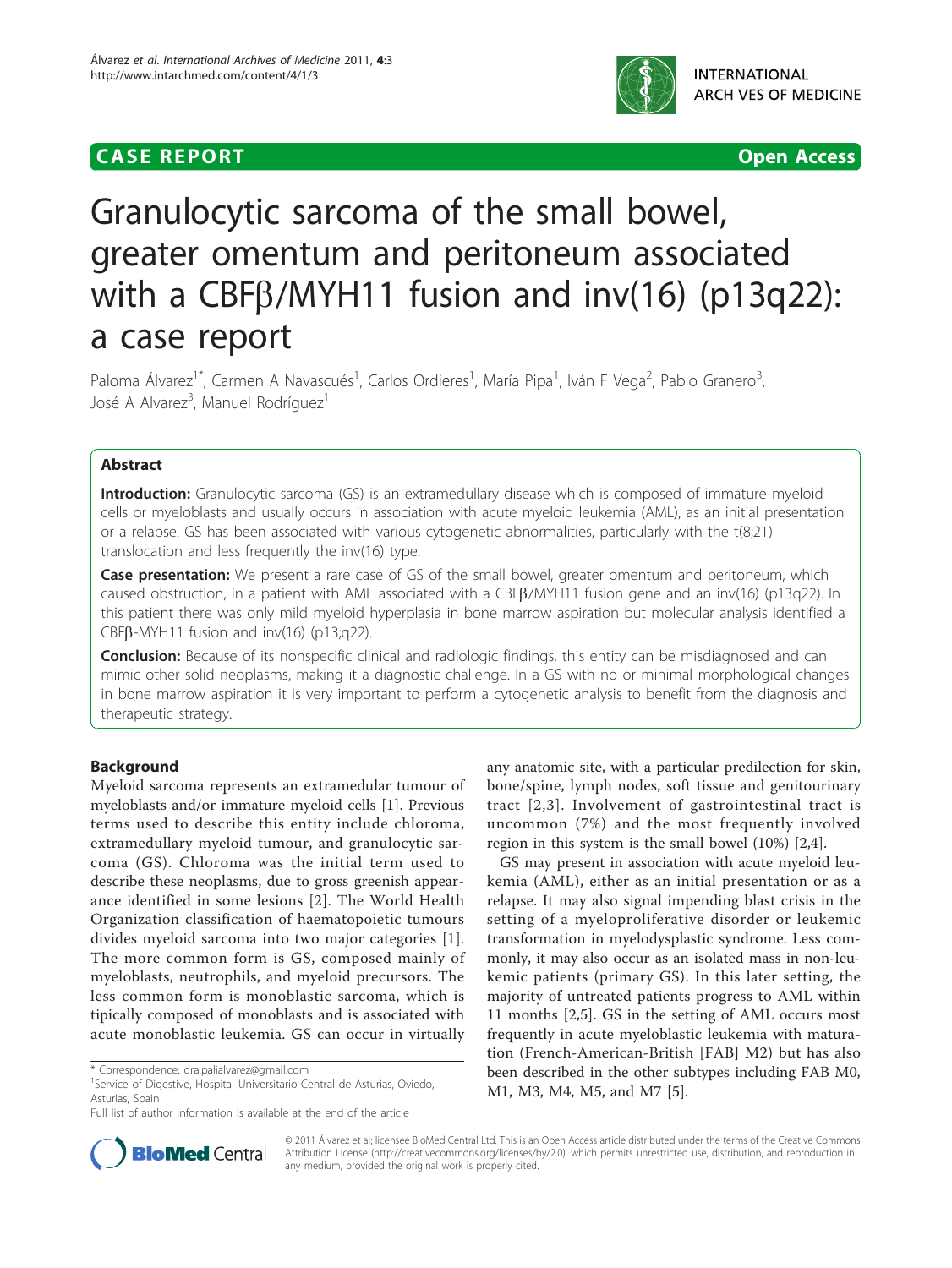GS has been associated with various cytogenetic abnormalities, particularly with the t(8;21) translocation [[6\]](#page-4-0) and less frequently the inv(16) type [[7\]](#page-4-0). In cases previously reported to involve the small bowel or its mesentery there has been an association with inv(16) or the CBF $\beta$ /MYH11 fusion gene or both [\[7,8\]](#page-4-0).

We present a rare case of GS of the small bowel, greater omentum and peritoneum, which caused obstruction, in a patient with AML type FAB-M2 associated with a CBF $\beta$ /MYH11 fusion gene and an underlying inversion of chromosome 16, inv(16) (p13q22).

#### Case report

A 41-year-old man was admitted with a 5-day history of intermittent, crampy abdominal pain associated with vomiting and fever. The patient also reported a 2-month history of alternating diarrhea and constipation, abdominal distension and weight loss.

On admission, the patient was normotensive, afebrile and tachycardic. Generalized abdominal tenderness was noted on palpation, with hyperactive bowel sounds and no guarding or rigidity. The patients also presented bilateral lower extremity edema. No petechia, lymphadenopathy, or hepatosplenomegaly were present. The remainder physical examination was unremarkable. Laboratory examination including a complete blood count, erythrocyte sedimentation rate, liver and renal profile were normal. Stool and blood cultures were negative. Multiple air fluid levels were noted on an upright abdominal radiograph. Enhanced computed tomography (CT) of the abdomen (Figure 1, 2) showed ascitis, dilated loops of small bowel with concentric mural tickening, diffuse peritoneal tickening with multiple peritoneal masses, and infiltration of the mesentery and the greater omentum. No lymphadenopathy was seen. Ultrasound-guided paracentesis was performed, and cytologic evaluation of the ascitic fluid showed a cell population with a blastic appearance presenting multilobular nuclei, prominent nucleoli and cytoplasm scant. Immunohistochemistry study revealed positivity for myeloperoxidase (MPO) and CD68. The neoplastic



mesentery and the peritoneum and B) ascitis and wall tickening of small bowel.



Figure 2 Abdominal CT scan reveals multiple nodular masses in mesentery and small bowel causing luminal narrowing (sagittal section).

cells were negative for T-cell markers (CD3, CD5) and for B-cell markers (CD20, CD79a). During hospital stay, the patient's condition steadily deteriorated, and he developed increasing abdominal girth and ascitis and experienced worsening diarrhea, continued weight loss, abdominal pain, and lower extremity edema. With concern for possible myeloid neoplasm and the presence of subacute intestinal obstruction the patient was scheduled to undergo an exploratory laparotomy. On operation, multiple nodular masses in mesentery and small bowel causing luminal narrowing were seen. Laparotomy findings also included ascitis, and multiple masses on the greater omentum and tickening of the peritoneum. Resection of a clear and evident stenotic segment of small bowel with primary anastomosis and biopsies of the greater omentum and the peritoneum was performed. Samples from ascitic fluid were also taken. The jejunal segment that was resected was 14 cm long and had one tumor that was 4 cm long. Histopathology (Figure [3A](#page-2-0)) showed a transmural infiltrate, extending to the adjoining mesentery, of poorly differentiated pleomorphic cells with numerous interspersed eosinophils. At higher magnification, the cells had prominent mitotic figures, large irregular nuclei, and scant cytoplasm. Immunohistochemical staining (Figure [3B](#page-2-0)) was strongly positive for MPO, lisozyme and Bc12, and negative for CD10 and Cyclin D1. Similar findings were also found in biopsies of the greater omentum and the peritoneum. Since the final diagnosis was GS, the patient was investigated for leukemia. Flow cytometric analysis performed on the ascitic fluid sample showed the expression of CD13, CD33, CD34, CD117 and HLA-DR. A bone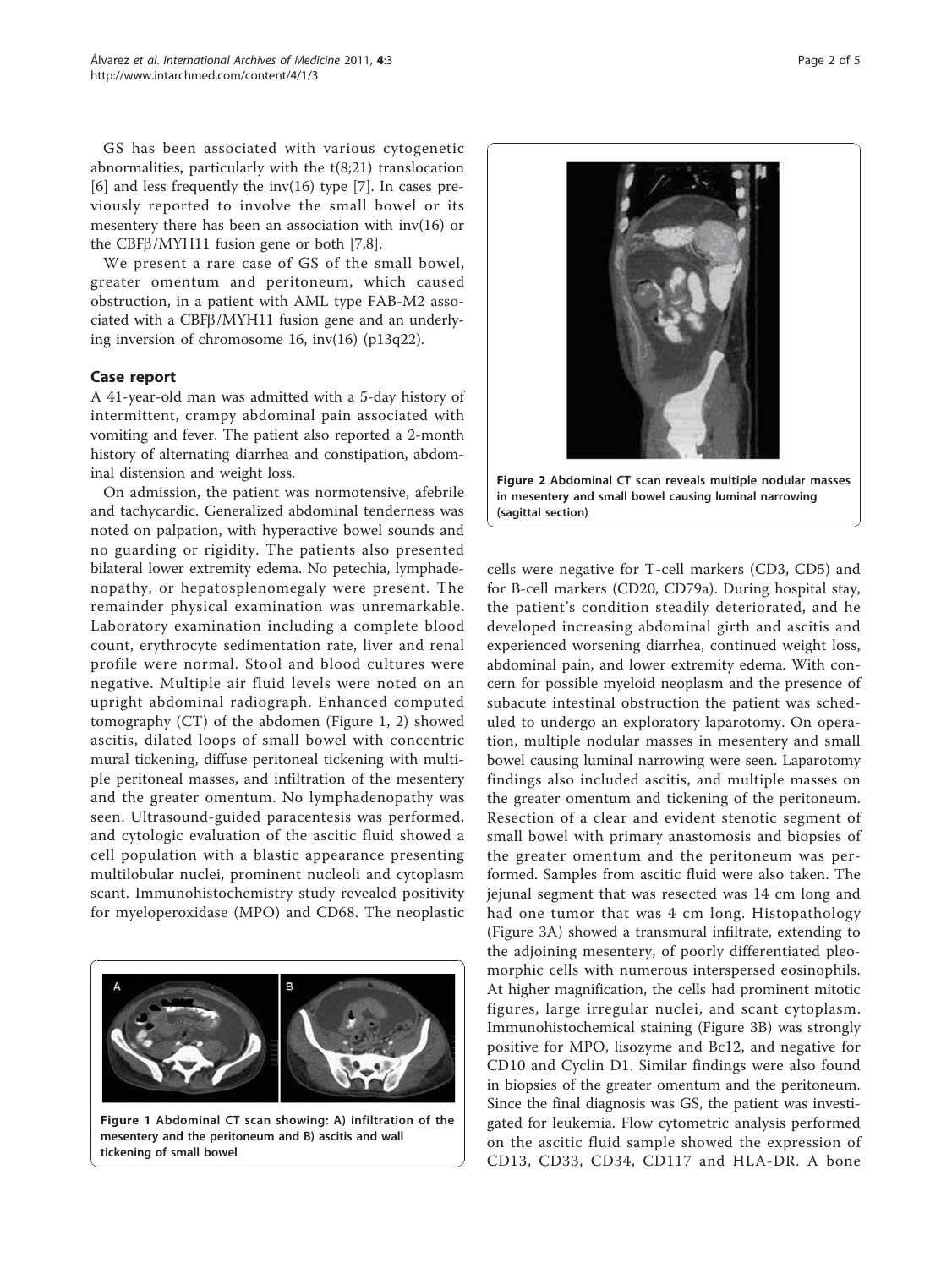marrow aspiration revealed normal cellularity with preeosin stain  $\times$  400) and B) Immunohistochemical stain for MPO showing staining of the tumour cells (myeloperoxidase  $\times$  400).

served megakaryocytes, normoblastic erythroid cells, mild myeloid hyperplasia, no increase in blasts and no dysplasia. Molecular analysis of the bone marrow cells using reverse transcriptase polymerase chain reaction  $(RT-PCR)$  identified a CBF $\beta$ -MYH11, "type A" fusion transcript with an underlying inversion of chromosome 16, inv(16) (p13;q22). An insertion of FLT3 internal tandem duplication (FLT3-ITD) in exon 14 was found in molecular study of ascitic fluid and intestinal biopsy. According to these data, the diagnoses of acute myeloid leukemia (AML) with inv(16) and FLT3-ITD-positive, M2 in the FAB classification, and granulocytic sarcoma in abdomen were made. Induction chemotherapy for AML with idarubicin and cytosine arabinoside (3+7 regime) was started. The clinical course was complicated by catheter-related sepsis. Abdominal symptoms worsened dramatically in 1 week, so he received only one cycle of treatment. After recovery from postchemotherapy, radiotherapy was administered. A total dose of 22.4 Gy was administered in 14 fractions over 3 weeks (20 days). After radiotherapy, the patient improved considerably, he gained weight and abdominal pain and distension disappeared. CT scan showed absence of ascitis and a clear decrease in the tickenning of small bowel. Two months after diagnosis of GS, the patient is about to restart chemotherapy.

#### **Discussion**

GS is a rare entity that represents a challenging diagnosis that can present clinically, radiologically, and histopathologically similar to several other processes. This disease has been reported to occur in just about every anatomic location imaginable. GS may present as either isolated or multiple lesions involving one or more organ systems, and lesions may be synchronous or metachronous. In a large series, Yamauchi and Yasuda [\[5](#page-4-0)] noted that the majority of reported cases presented as isolated masses. However, patients with multiple lesions, up to four organs systems involved at one time, were also described. In patients with GS involving the small bowel, the age of presentation varies from 8 to 69 years, with the majority occurring in male [[4](#page-4-0)]. Ileum is the most frequently involved region of the gastrointestinal tract [[4,9\]](#page-4-0), while its presence in the jejunum is rare [[10](#page-4-0)]. Even more rare is the synchronous involvement of the jejunum and the greater omentum [[11\]](#page-4-0), or as in the patient reported here, who had a concomitant involvement of jejunum, greater omentum and peritoneum.

The majority of anatomical sites where GS develops are associated with little to no clinical manifestations and are discovered at autopsy [[12](#page-4-0)]. In contrast, GS in the gastrointestinal tract generally produces symptoms that are often non-specific, as abdominal pain, vomiting, fever, diarrhea, and weight loss [[9](#page-4-0)]. The patients may also present with intussusception [\[10\]](#page-4-0), gastrointestinal bleeding [[13](#page-4-0)], perforation [\[9](#page-4-0)], anasarca and chronic anemia [[14\]](#page-4-0), and obstruction [[8,11](#page-4-0)]. Initially, our patient presented with non-specific symptomatology until he was adimitted for obstruction.

Most patients with GS tend to have leukemia at presentation, or they will eventually develop leukemia. The patient reported here is one of the rare cases in which abdominal GS coincided with the onset of AML type FAB-M2 associated with a CBF $\beta$ /MYH11 fusion and inv (16) (p13;q22). In a recent review, Zhang et al  $[15]$  $[15]$  $[15]$ describe that until 2010, only 20 cases of GS involved with inv(16) have been reported. The chromosome karyotypes of these patients were many and varied. However, all cases had the inv(16) karyotipic abnormality or positive CBFb/MYH11 fusion gene. AML type FAB-M2 is usually associated with t(8;21) which is more prone to

Figure 3 Photomicrography of small bowel biopsy revealing: A) a infiltrate of poorly differentiated pleomorphic cells with prominent mitotic figures and scant cytoplasm (hematoxylin and

<span id="page-2-0"></span>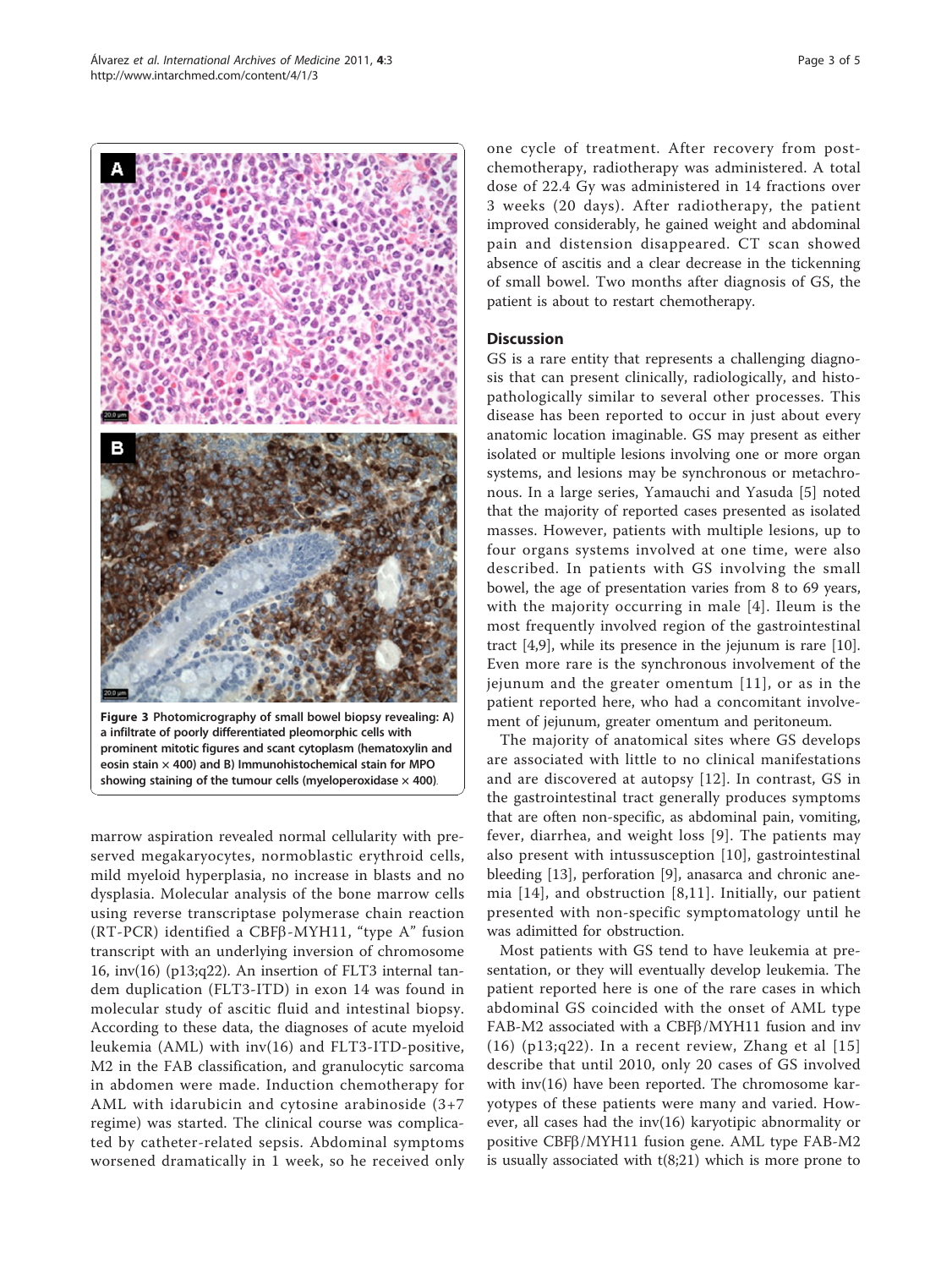infiltrate extramedullary sites than inv(16). Both of the two types of rearrangements involve the core binding factor gene. The mechanism of the occurrence of GS may be related to the deregulation of the core binding factor transcription factors involved in cell recognition and adhesion [\[16](#page-4-0)].

The wide variety of manifestations of GS often make the diagnosis very difficult; gastrointestinal involvement is very unusual and we must maintain a high index of suspicion. The diagnosis of GS can be supported with the use of multiple modalities including histochemical and immunoperoxidase stains, conventional cytogenetics, fluorescent in situ hybridization cytogenetics, and flow cytometry. These techniques are especially important in primary GS, in which a previous diagnosis of leukemia or myelodysplastic syndrome has not been made [[4,5](#page-4-0)]. The correct diagnosis can be derived with the aid of histochemical and immunoperoxidase stains such as naphtol-ASD-chloroacetate esterase, lysozime, CD34, CD117, and MPO [[2,17\]](#page-4-0), as in our case. Flow cytometry also is helpful in identifying blast populations expressing stem cell (CD34), myeloid (CD13, CD33, CD117, MPO), and/or monocytic (CD11c and CD14) antigens [[4](#page-4-0)]. In our patient, a flow cytometric analysis performed on the ascitic fluid was helpful, as previously reported [[14\]](#page-4-0). Conventional cytogenetics and fluorescent in situ hybridization studies are probably most useful in identifying specific characteristics present in previous lesions as a sign of relapse or residual disease. Specific cytogenetic abnormalities most frequently associated with GS include  $t(8;21)$  and  $inv(16)$  (p13;q22) [\[4](#page-4-0),[15\]](#page-4-0). Most cases of primary GS will develop AML. Although there are reports of primary GS occurring prior the diagnosis of AML [\[8](#page-4-0),[11\]](#page-4-0), it is very important to perform bone marrow cytogenetic in a GS before it is coined as primary GS [[18](#page-4-0)]. This fact was demonstrated in the current case report, where the patient showed only mild myeloid hyperplasia in bone marrow aspiration but molecular analysis identified a CBFß-MYH11 fusion and inv(16) (p13;q22). Hence, it might not be appropriate to label a GS as primary when bone marrow examination shows no or minimal morphological changes but specific cytogenetic abnormalitiy to a particular disease such as CBFβ-MYH11.

GS can be difficult to diagnose, especially in cases that are aleukemic, and it may be mistaken for diffuse large cell lymphoma of the small bowel [[7](#page-4-0)]. Therefore, the diagnostician should maintain a high index of suspicion when encountering an atypical presentation mimicking lymphoma, lymphocytic infiltrate, or autoimmune disease [[19](#page-4-0)]. Timely accurate diagnosis and subclassification is important as prompt treatment with appropriate therapy may prevent the development of a leukemic phase and improve complete response rates and overall survival [\[7](#page-4-0)]. In the treatment of GS, systemic chemotherapy, surgical resection, radiotherapy, peripheral stem cell/bone marrow transplantation, or a combination of these approaches are used on a case-by-case basis. However, it remains uncertain what constitutes the best treatment in GS-associated AML patients. Surgery is not usually the first option, and it is only indicated in the event of complications like bleeding or obstruction [[10\]](#page-4-0), as in our patient. Although only a few large series comparing treatment modalities of GS are available in the literature [[2](#page-4-0),[20\]](#page-4-0), systemic chemotherapy for AML seems to offer the most benefit. In this regard, Lan et al [[21](#page-4-0)] have pointed out that early diagnosis with biopsy and early chemotherapy seems to improve survival outcome but local radiation or surgery seems to improve symptoms but does not influence survival outcomes.

Leukemia with inv(16) (p13;q22) translocation or CBFb-MYH11 fusion gene is a especial type which is usually sensitive to chemotherapy and carries a better prognosis than some other leukemia types. It has also been reported that GS reduced the overall survival in t (8;21) AML cases [\[20](#page-4-0)] but GS with inv(16) seems not to affect clinical outcome [\[15](#page-4-0)]. Further investigation is still necessary to identify the clinical significance of  $inv(16)$ of GS and to choose appropriate therapeutic strategy. Activating FLT3 mutations occur in approximately 40% of cytogenetically normal AML patients and the most frequent activating mutations is FLT3-ITD, whose presence is associated with resistence to chemotherapy and inferior outcome [\[22](#page-4-0)]. This unfavorable prognostic factor was found in our patient.

#### Conclusion

We describe a rare case of abdominal GS in a patient with AML associated with a  $CBF\beta/MYH11$  fusion and inv(16) (p13q22). Because of its nonspecific clinical and radiologic findings, this entity can be misdiagnosed and can mimic other solid neoplasms, making it a diagnostic challenge. In a GS with no or minimal morphological changes in bone marrow aspiration it is very important to perform a cytogenetic analysis. Although all patients should be treated with chemotherapy for AML, radiotherapy and surgery are indicated in appropriate clinical settings.

#### Consent

Written informed consent was obtained from the patient for publication of this case report and accompanying images. A copy of the written consent is available for review by the Editor-in-Chief of this journal.

#### Author details

<sup>1</sup>Service of Digestive, Hospital Universitario Central de Asturias, Oviedo Asturias, Spain. <sup>2</sup>Service of Pathology, Hospital Universitario Central de